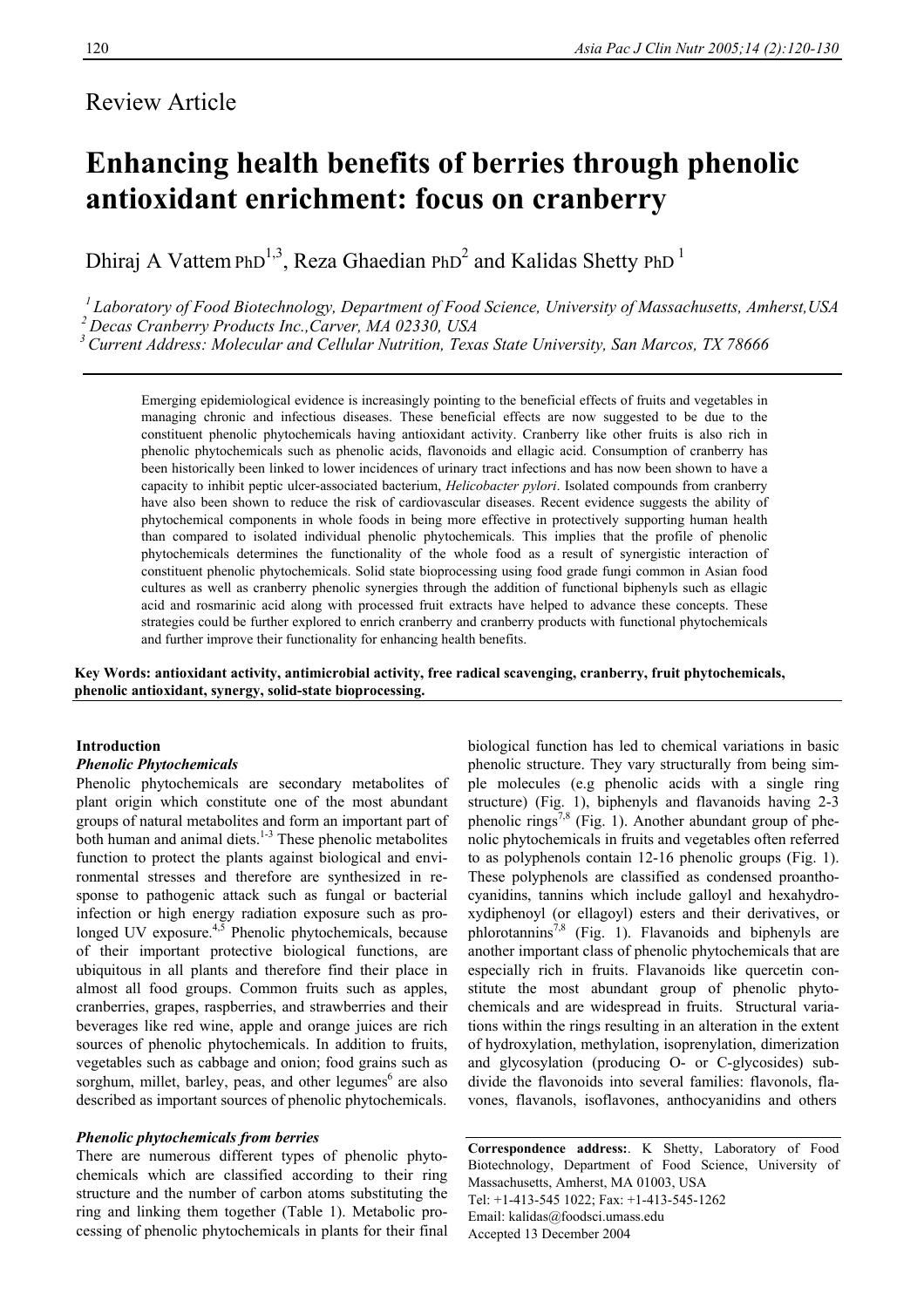

*Pigment* **Flavone Flavanol Glycoside Anthocyanin**

*Pigment UV protection* Sig

*Defense* **Biosynthesis Biosynthesis Biosynthesis** *Pigment*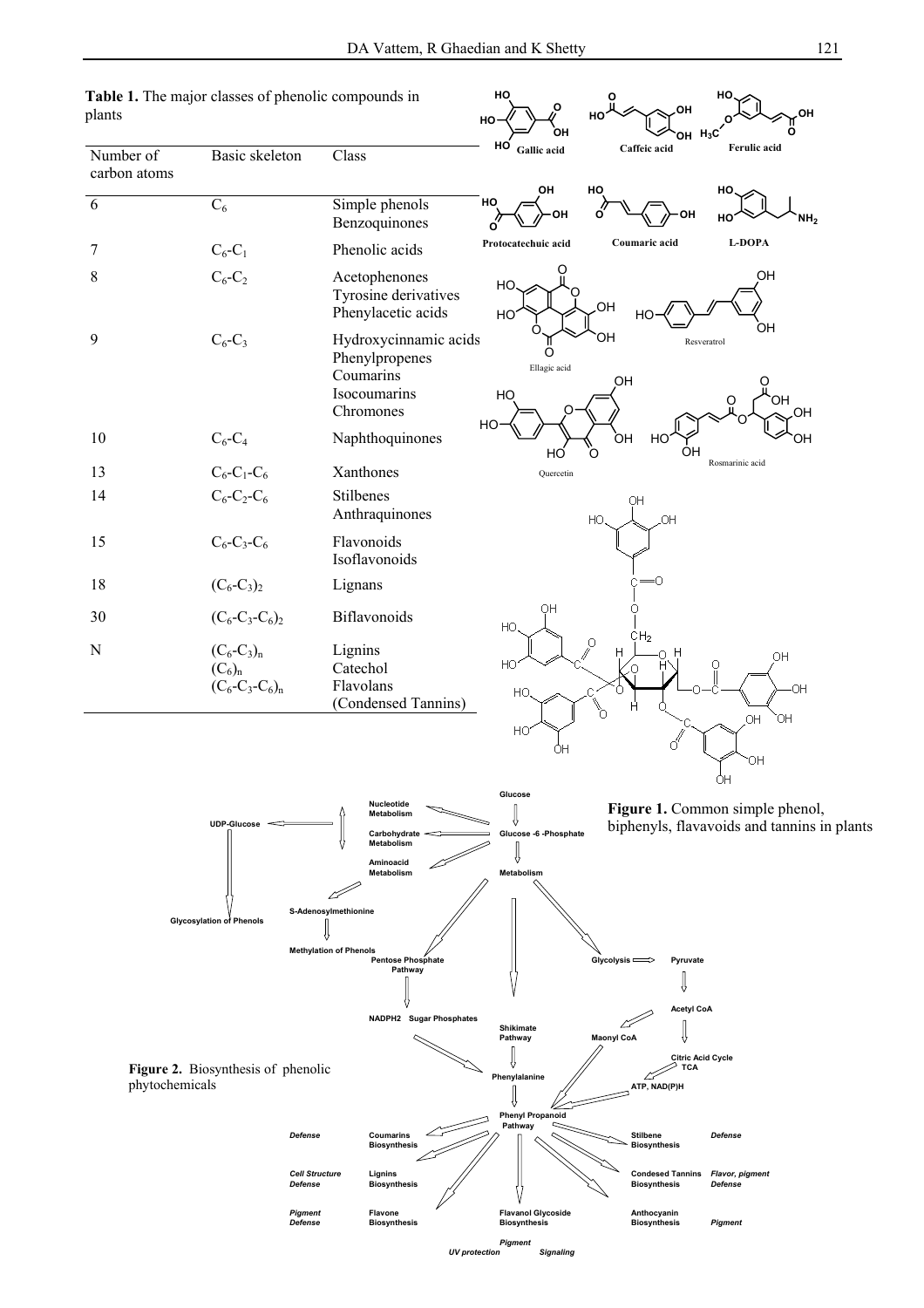(Fig. 2). $^{2,9}$  All the phenolic phytochemicals are derived from a common biosynthetic pathway, incorporating precursors from both the shikimate and/or the acetatemalonate pathways<sup>1,9</sup> (Fig. 2). To increase the solubility and target the phenolics to specific parts of the plant and prevent its enzymatic and chemical degradation, phenolic phytochemicals are often esterified with sugars and other chemical components such as quinic acid through the hydroxyl groups of the phenolic ring.

 Berries like many other fruits are rich in phenolic compounds and these include biphenyls, flavonoids and phenolic acids. They are typically rich in flavonoids and biphenyls such as ellagic acid (Fig. 1) and represent a large group of secondary plant metabolites.<sup>10</sup> The diversity and complexity of the flavonoids found in berries depends on at least two factors: (i) different variety of aglycones and the high number of glycosides, sometimes in acylated form, and (ii) condensation into complex molecules. Recent research has determined the antioxidant activity of different phenolic compounds $11-13$  and attempt has been made to define the structural characteristics which contribute to their activity. $^{12,14}$ 

 Phenolic acids present in berries are hydroxylated derivatives of benzoic acid and cinnamic acid.<sup>15</sup> The other simple phenolics in berries include caffeic, chlorogenic, ferulic, sinapic, and  $p$ -coumaric acids.<sup>16</sup> Berries have been described to exhibit a wide range of biological effects, including antioxidant<sup>17-19</sup> and anticarcinogenic properties.<sup>22</sup> A high free radical scavenging activity of berry extracts toward chemically generated active oxygen species has been described in several studies.<sup>17-19</sup> In terms of health benefits, increased fruit consumption in daily diets has shown to significantly reduce the incidence and mortality rates of cancer, cardiovascular disorders, and other degenerative diseases caused by oxidative stress.<sup>20-23</sup> Further, epidemiological evidence suggests that high consumption of flavonoids which are an important component of berries may provide protection against coronary heart disease, cardiac stroke,  $24-26$  lung cancer,  $22,26,27$  and stomach cancer.<sup>28</sup>

# *Cranberry*

Cranberry *(Vaccinium macrocarpon)* which is also known as American cranberry belongs to the family Ericaceae, which also includes blueberry (*V. angustifolium*) and bilberry (*V.myrtillus*). The American cranberry is a prominent agricultural food crop produced in Massachusetts, Wisconsin, Michigan, Canada, New Jersey, Oregon, and Washington. The crop size is approximately 500 million pounds annually and is processed into three basic categories: fresh (5%); sauce products, concentrate, and various value-added applications (35%); and juice drinks  $(60\%)$ <sup>29</sup> Even though cranberry has been historically associated with positive health benefits, scientific investigation into positive health benefits of cranberry (*Vaccinium macrocarpon*) has recently received more attention. $30,31$  Extensive processing of cranberry for differrent products such as juice yields cranberry pomace as a byproduct with limited applications. Pomace is mainly composed of the skin, flesh and seed of the fruit. It is rich in fiber and has relatively small amounts of protein and carbohydrates.<sup>32</sup> Traditionally it has been used as an ingredient in animal feed, however due to its low protein and carbohydrate content it has little nutritive value. Its disposal into the soil or in a landfill poses considerable economic loss and potential environmental problems due to its low  $pH<sup>32</sup>$  However such fruit processing residues are attractive and potentially cheap sources of natural antioxidants with potential health benefits as food and feed ingredients.33-37 Evidence indicates increased antioxidant activity in rat plasma after oral administration of grape seed extracts.38 Identification of polyphenolic compounds from apple pomace<sup>39</sup> has also been reported. Phenolics are ubiquitous in plants, but seeds and skins are especially rich sources of phenolics<sup>33,38,40-42</sup> probably because of the role in protecting the fruit and the seed to ensure healthy propagation of the species. However, several phenolics that are found in pomace and other plant products exist in conjugated forms either with sugars (primarily glucose) as glycosides or other moieties. This conjugation occurs via the hydroxyl groups of the phenolics, which reduces their ability to function as good antioxidants since availability of free hydroxyl groups on the phenolic rings is important for resonance stabilization of free radicals. Lowered antioxidant capacity has direct implications on decreasing functionalities for health benefit when these phenolics are ingested via food. Therefore, if free phenolics are released from their glycosides or other conjugates then the antioxidant and thus their function for health benefit could be enhanced. Enzymatic hydrolysis of these phenolic glycosides appears to be an attractive means of increasing the concentration of free phenolic acids in fruit juice and wines to enrich taste, flavor, and aroma, also potentially increasing functional value for health and wellness.<sup>43-45</sup>

# *Biological functionality of phenolic phytochemicals in nutritional management of oxidative and infectious diseases*

Reactive oxygen species have been implicated in the development of several oxidation- linked diseases such as cancer, cardiovascular diseases (CVD) and diabetes. Recent epidemiological studies have indicated that diets rich in fruits and vegetables are associated with lower incidences of oxidation-linked diseases such as cancer, CVD and diabetes. These protective effects of fruits and vegetables are now linked to the presence of antioxidant vitamins and phenolic phytochemicals having antioxidant activity, which support the body's antioxidant defense system.<sup>46-48</sup>

 Phenolic phytochemicals exhibit a wide range of biological effects and can broadly be divided into two categories. The first and the well described mode of action of these phenolic phytochemicals in managing oxidation stress-related diseases are due to the direct involvement of the phenolic phytochemicals in quenching the free radicals from biological systems. It is well-known that free radicals cause oxidative damage to nucleic acids, proteins, and lipids. Oxidation of biological macromolecules as a result of free radical damage has now been strongly associated with development of many physiological conditions which can manifest into disease.  $46,47,49,50-52$ Phenolic phytochemicals, due to their phenolic ring and hydroxyl substituents, can function as effective anti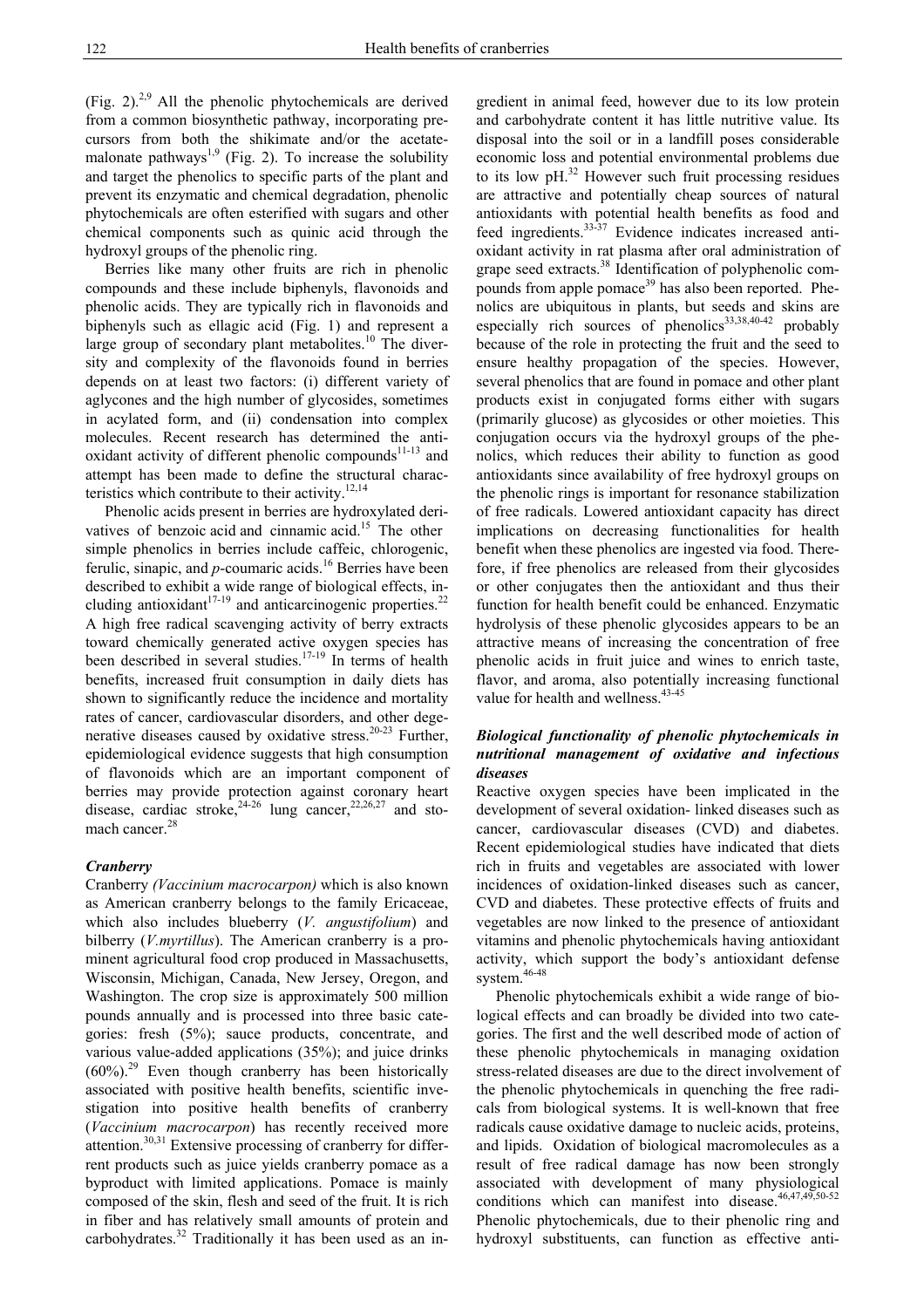oxidants due to their ability to quench free electrons. Phenolic antioxidants can therefore scavenge the harmful free radicals and thus inhibit their oxidative reactions with vital biological molecules.<sup>17</sup>

 It is also known that consumption of natural dietary antioxidants from fruits and vegetables has been shown to enhance the function of the antioxidant enzyme-linked defense response mediated by glutathione, ascorbate, superoxide dismutase, catalase and glutathione-stransferase interface.53-56 Therefore, the second and more significant mode of action of phenolic phytochemicals is the ability to modulate cellular physiology both at the biochemical/physiological and at molecular level linked to the above antioxidant enzyme response pathway. This mode of action is a result of the structure-function activity that modulate antioxidant response-linked metabolic pathways. These phenolic phytochemicals, because of their structural similarities with several key biological effectors and signal molecules, are able to participate in inductionrepression of gene expression or activation-deactivation of proteins, enzymes and transcription factors of key metabolic pathways.<sup>49,57-59</sup> They can critically modulate cellular homeostasis as a result of their physiochemical properties such as size, molecular weight, partial hydrophobicity and ability to modulate acidity at biological pH through enzyme coupled reactions. As a consequence of many modes of action of phenolic phytochemicals they have been shown to have several different functions. Several studies have demonstrated anticarcinogenic properties of phenolic phytochemicals such as gallic acid, caffeic acid, ferulic acid, catechin, quercetin and resveratrol. $60-62$  It is believed that phenolic phytochemicals might interfere in several of the steps that lead to the development of malignant tumors, including, inactivating carcinogens, inhibiting the expression of mutant genes. $\degree$ Potential anti-carcinogenic functions of phenolic phytochemicals have also been shown due to their ability to act as antimutagens in the Ames test. $60-62$  Many studies have also shown that these phenolic phytochemicals can repress the activation of pro-carcinogens<sup>2,64</sup> and can activate enzymatic systems (Phase II) as well as prevent oxidative damage to the DNA which has been shown to be important in the in the age-related development of some cancers.65 Other phenolics, such as caffeic and ferulic acids, and important biphenyls such as resveratrol (Fig. 1) found in fruits, have been shown to inhibit the development of cancer in tissue cultures in the presence of carcinogens.66,67 Resveratrol and other phenolic antioxidants have also been shown to prevent development of CVD by inhibiting LDL oxidation *in vitro*<sup>68</sup> and preventing platelet aggregation. Phenolic phytochemicals have also been able to reduce blood pressure and have anti-thrombotic and anti-inflammatory effects $69,70$ . They can also inhibit the activity of  $\alpha$ -amylase and  $\alpha$ -glucosidase, which are resposible for postprandial increase in blood glucose level, which has been implicated in the manifestation of type-II diabetes and cardiovascular diseases.<sup>71,72</sup> The ability of phenolic phytochemicals in managing infectious diseases has also been well described. Antibacterial, antiulcer activity antiviral and antifungal properties $73-76$  of the phenolic extracts have been suggested. Immune modulatory activities such as anti-allergic<sup>77</sup> properties by

suppressing the hypersensitive immune response and the TNF- $\alpha$  mediated proinflammatory pathways have also been shown to be mediated by phenolic phytochemicals.<sup>78</sup>

# *Cranberry and health benefits*

Cranberry and their products have been associated historically with many positive benefits on human health. For many decades, cranberry juice has been widely used, particularly in North America, as a folk remedy to treat urinary tract infections (UTIs) in women and other

**Table 2.** Important phenolic phytochemicals in cranberry with their structures:

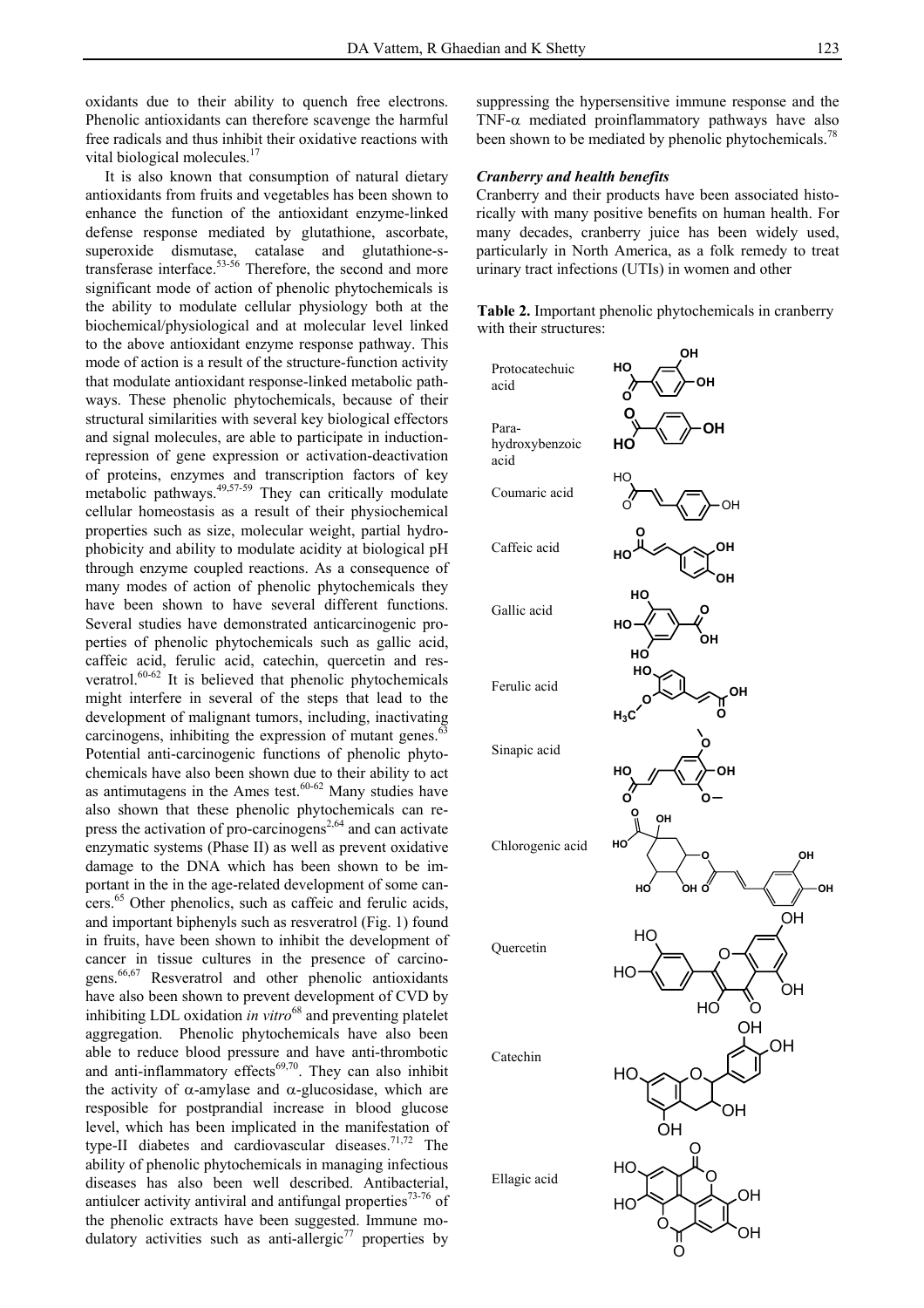#### **Table 2**. continued



gastrointestinal (GI) disorders.<sup>79,80</sup> These infections have now been shown to be caused by the infections of the GI tract by *Escherichia coli* and other pathogens. Recent clinical studies have established a positive link between cranberry consumption and prevention of urinary tract infection with the consumption of cranberry juice. $81$ Cranberry, like other fruits and berries is rich source of many bioactive components including phenolic phytochemicals such as phenolic acids, flavanoids, anthocyanins and their derivatives. $82$  p-Hydroxybenzoic acid, a phenolic acid present at high concentrations in cranberry (Table 2) was previously believed to be the primary bioactive component in preventing urinary tract infections.<sup>30</sup> This was believed to be due to the bacteriostatic effect of hippuric acid which is formed from metabolic conversion of p-hydroxybenzoic acid in liver. Hippuric acid when excreted into the renal system causes acidification of urine and thus prevents the growth of *Escherichia coli* on the urinary tract.<sup>30</sup>

# *Anti-adhesive properties of cranberry phenolics: implications on urinary and gastrointestinal tract infections*

Recent research has now suggested that adherence of the pathogen to the host tissue is also one of the most important step required for the colonization of bacteria and their subsequent infection. A majority of infectious diseases including UTI that are caused by microorganisms have now been shown to involve the adherence of the pathogen to the host tissue.<sup>83,84</sup> Investigations into the mechanism of adherence to host tissue has led to an understanding that these are mediated by specific glycoprotein receptors called "fimbriae" or "lectins" on the bacterial cell surface which can specifically bind to sugars present on the mucosal or intestinal cell surfaces of the host tissue.<sup>83,84</sup> Many soluble and non-digestible sugars and oligosaccharides fructose and manno-oligosaccharides can act as decoy sugars and forcing the bacteria to bind to them instead of the host cell. Inability of the pathogen to bind to the cell surface causes the microorganism to be washed away by the constant peristaltic motion in the intestine. This type of binding however, occurs only via a specific type of fimbriae called type 1 (mannose sensitive) fimbriae.83,84 Recent investigations have shown that type P fimbriae  $[α-Gal(1\rightarrow4) β-Gal]$  mediated adhesion which is mannose resistant is also involved in the adherence of bacterial adhesion. Components of fruit juices including cranberry juice have been proposed to inhibit bacterial adherence to the epithelial cells by competing to bind with both these fimbriae. $83,84$  In addition to the extensive studies done on the inhibition of the adherence of components of *Escherichia coli* to host mucus cells, recent *invitro* studies indicate a high molecular weight component in cranberry to inhibit the siallylactose specific (Sfimbriae) adhesion of *Helicobacter pylori* strains to immobilized human mucus, erythrocytes and cultured gastric epithelial cells. It is suspected that these high molecular weight components from cranberry can inhibit the adhesion of *Helicobacter pylori* to the stomach *in vivo*  and therefore may have a potential inhibitory effect on the development of stomach ulcer.<sup>85,86</sup> Certain high as well as low molecular weight preparations of cranberry juice were also effective in decreasing the congregation and salivary concetration of *Streptococcus mutans* which causes tooth decay.87,88 The formation of catheter blocking *Proteus mirabilis* biofilms in recovering surgical patients was also significantly decreased by the consumption of cranberry juice.<sup>89</sup> Adherence of *Fusobacterium nucleatum* to Buccal cells was also reduced by the high molecular weight extract from cranberry juice. $87,88$  Low and high molecular weight components (condensed and hydrolysable tannins) from cranberry (Table 2) are also suspected to have anti-viral properties because of the ability of tannins and other polyphenols to form non-infectious complexes with viruses. Cranberry and its products are also known to inhibit many fungi belonging to *Candida sp.* and *Microsporum sp.* and *Trycophyton sp.*90,91

### *Other health benefits of cranberries*

Recent studies have reported on the radical-scavenging activities of the various flavonol glycosides and anthocyanins in whole cranberry fruit and their considerable ability to protect against lipoprotein oxidation *in vitro*. The flavanoid and hydrocinnamic acid derivatives in cranberry juice reduced the oxidation of LDL and LDL mobility.92 In an *in vitro* study cranberry extracts significantly inhibited both  $H_2O_2$  as well as TNF $\alpha$  induced vascular endothelial growth factor (VEGF) expression by the human keratinocytes.<sup>93</sup> Matrigel assay using human dermal microvascular endothelial cells showed that edible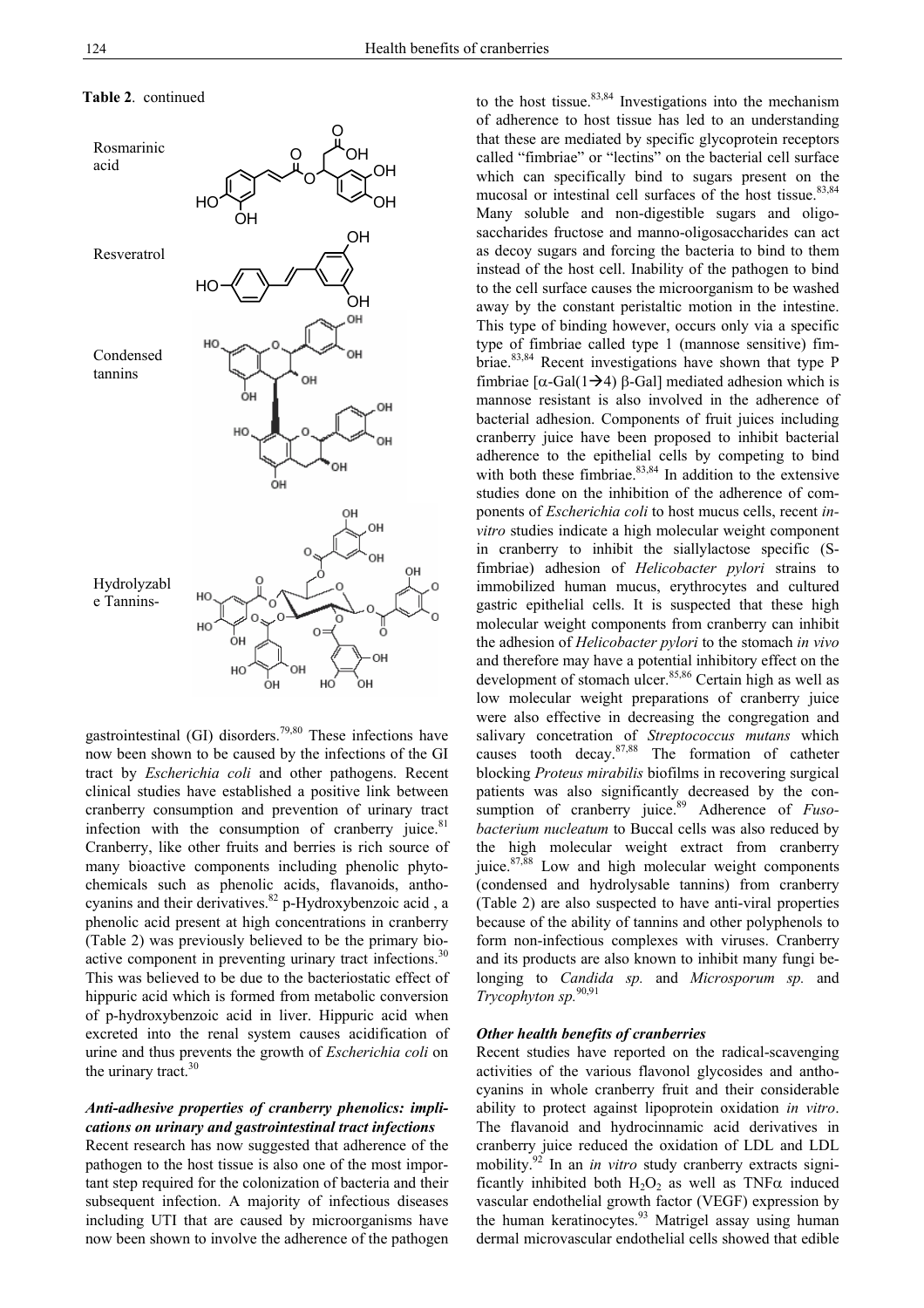cranberries impair angiogenesis.<sup>93</sup> It is therefore believed that cranberry juice may also have beneficial effect on cardiovascular health.<sup>94,95</sup> Cranberry and cranberry extracts have been shown to have anticancer activity. Phenolic extracts from berries of *Vaccinium* species were able to modulate the induction and repression of ornithine decarboxylase (ODC) and quinone reductase that critically regulate tumor cell proliferation.<sup>96</sup> Cranberry extracts showed antitumor activity by inhibiting the proliferation of MCF-7 and MDA-MB-435 breast cancer cells in *in vitro* assays. Cranberry extracts also exhibited a selective tumor cell growth inhibition in prostate, lung, cervical, and leukemia cell lines.<sup>96,97</sup>

# *Innovative strategies to enrich cranberry with phenolic antioxidants to enhance functionality*

A large variety of phenolic phytochemicals are present in plants and especially in fruits, such as cranberry which have several health benefits. The phenolic phytochemicals are generally present in their glycosidic and nonglycosidic forms. The glycosides are mainly confined to hydrophilic regions in the cells such as in vacuoles and apoplasts probably because of their higher water solubility.<sup>98,99</sup> Glycosylation of the hydroxyl groups on the phenolic ring of a phenolic phytochemical renders the molecule more water-soluble and less reactive toward free radicals.<sup>6</sup> Glucose is the most commonly involved sugar in glycoside formation, although phenolic glycosides of galactose, rhamnose, xylose and arabinose and disaccharides such as rutinose have also been reported to be present in plants.<sup>6</sup> Polymeric phenolics such as tannins exist primarily as condensed tannins (Table 2) or proanthocyanidins and are formed biosynthetically by the condensation of single catechins and flavanols. They are present either as soluble tannins or bound to the cell wall. Hydrolysable tannins (Table 2) are esters of a sugar with either gallic acid (gallotannins) or ellagic acid (ellagitannins). Tannins though have higher antioxidant properties than individual simple phenolics, are usually not bioavailable and are to some extent anti-nutritive in their function because of their ability to bind and precipitate biological macromolecules such as proteins and carbohydrates.<sup>73</sup> The total phenolic phytochemical content in plant foods also varies greatly. Their presence in plant foods is largely influenced by genetic factors and environmental conditions. Other factors, such as cultivar, variety, maturity, processing, and storage, also influence the content of plant phenolics.<sup>100-102</sup> The effects of processing and storage on the changes and content of polyphenols in cranberry,<sup>103</sup> plum,<sup>104</sup> and grape juice<sup>105</sup> have been evaluated.

 As a consequence of evidence that consumption of fruits and vegetables has been linked to decreased incidences of chronic diseases, there has been a constant increase in the demand for diets rich in phenolic phytochemicals. Vast variation in the amounts of phenolic antioxidants available via diet $106$  coupled with reduced bioavailability and functionality has led to an urgent need to develop innovative strategies to enrich the diets with phenolics and specifically phenolic antioxidants with consistent phytochemical profile for enhanced health benefits.

# *Strategies for enrichment*

Among many strategies two important strategies to enrich phenolic antioxidants are: (i) Genetic improvement of fruits and vegetables to produce plants that will yield fruits and vegetables with higher phenolic concentration and (ii) Bioprocessing of botanicals using solid-state systems and synergies to generate phytochemical profiles with improved health benefits. Currently in terms of genetic improvement breeding strategy coupled with micropropagation using tissue culture is being developed.<sup>107-109</sup> These strategies along with genetic modification using recombinant DNA could be directed towards phytochemical enrichment and quality improvement. However, such methods present important issues such as regulation of key metabolites by multiple genes and biochemical pathways, acceptance of genetically modified foods and relative time and economic considerations that are involved.<sup>110</sup> A second exciting strategy that can be used is the bioprocessing of botanicals using solid-state systems using food grade microorganisms common in Asian food systems and synergies to generate phytochemical profiles with enhanced functionality and health benefits. This strategy can be for juice and pulp as well as pomace that remains after juice is extracted from the fruits. Fermentation of fruit juice such as grape juice to wine has already been shown to improve it nutritive and health promoting activity.<sup>111-113</sup> Solid-state bioprocessing done on the pulps using food grade fungi typical of Asian tempeh and soy products can result in enrichment of the pulps with phenolic antioxidants and functionally important phenolic phytochemicals and also improve phytochemical profile consistency.

# *Solid-state bioprocessing*

Fermented foods have been consumed by humans all over the world for centuries. Most fermentation processes are conducted with liquid nutrient broths. Well-known examples in the food industry are the production of yoghurt, beer, wine, lactic acid, and many food flavors.<sup>114</sup> However, partial fermentation and aerobic microbial growth-based bioprocessing has also been used for processing food and food wastes in Asia for 2000 years. Here, instead of a nutrient broth, moist solid nutrients with minimal water are used as a substrate for microbial growth and this process is referred to as solid-state bioprocessing. Microbial fermentation and aerobic microbial growth on foods in solid-state for preservation of food and flavor enhancement has been done for centuries and some of the common examples for these processes include manufacture of cheese and bread.115 Other wellknown examples are the production of French cheeses such as Roquefort and the production of fermented sausages. In Asia, solid-state bioprocessing has been used for food processing for over 2000 years for the production of fermented foods such as Tempeh, *natto*, and soy sauce.<sup>116</sup> The preservation of fish and meat by solid-state bioprocessing has also reported to be carried by early human civilizations.<sup>116,117</sup> Fruit wastes have been extensively used as substrates for solid-state bioprocessing. These wastes have mostly been used for the production of fertilizers, animal feed, as a growth substrate for mushrooms, ethanol production, production of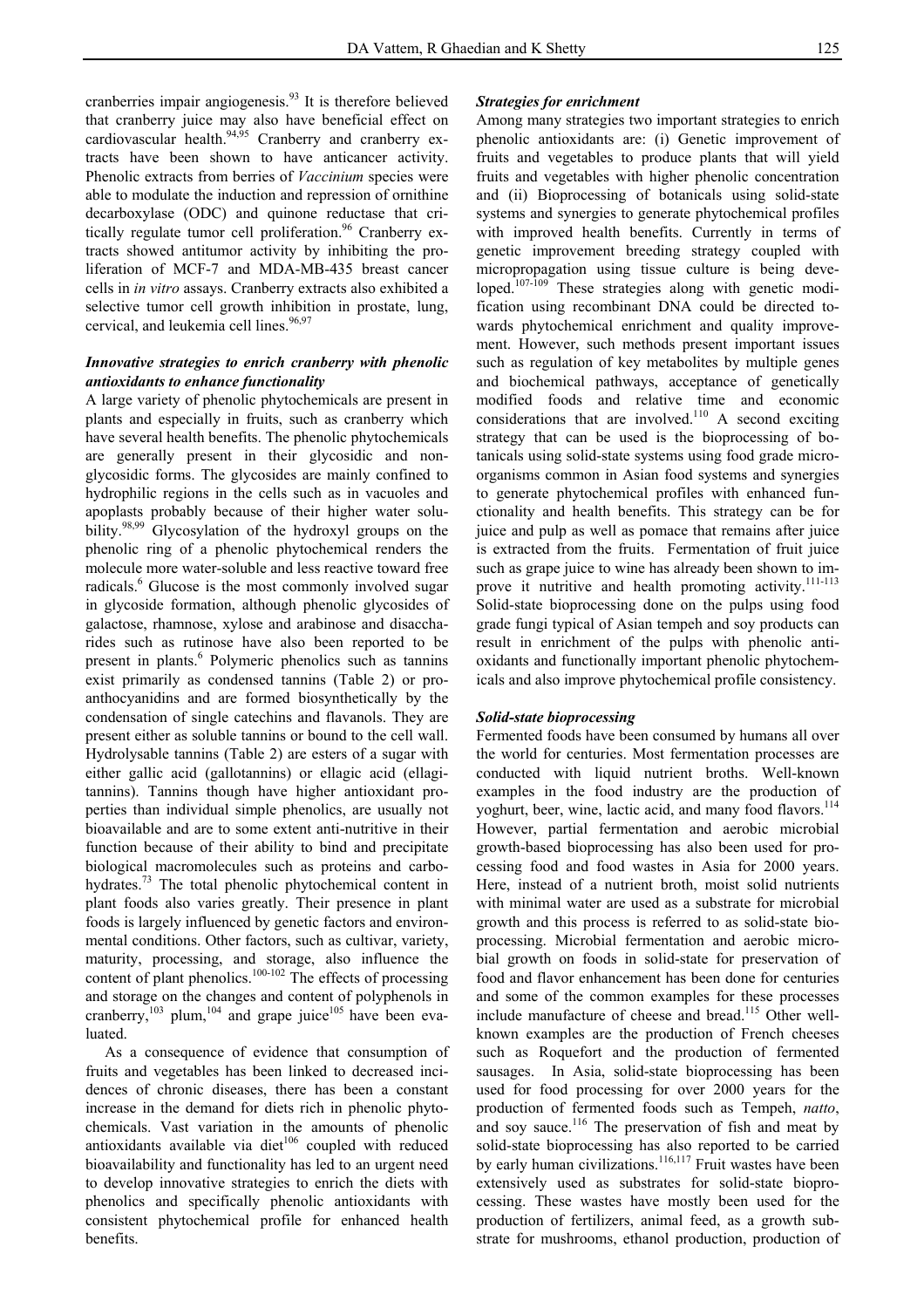organic acids such as citric acid, tartaric acid and lactic acid and for the production of various kinds enzymes such as pectinases. $32,114$  Solid-state bioprocessing of fruit substrates has also been carried out for several decades to produce compounds like gallic acid and vinegar.<sup>115,114</sup> Recent research has also shown that consumption of microbial bioprocessed foods, especially solid-state bioprocessed, has health benefits.<sup>118,119</sup> Solid-state bioprocessing of fruit wastes such as cranberry pomace using food grade fungi *Rhizopus oligosporus* and *Lentinus edodes* has shown to enrich phenolic antioxidants and improve phytochemical consistency. These studies have shown that during the course of solid-state growth the antioxidant activity and phenolic content of the pomace extracts increase several fold.<sup>43,44</sup> The process resulted in enrichment of functional phenolics to a level found usually in fresh fruits and their juice products. It is suspected that the increase in phenolic and antioxidant activity could have been due to the production of various hydrolyzing enzymes by the fungi during the course of solid-state growth. These fungal hydrolases such as glucosidase and fructo-furanosidases could possibly be hydrolyzing the glycosidic linkages between the phenolic moieties and sugars. A similar observation in the increase in phenolic aglycones was observed during the fermentation of soy milk for the production of tofu.<sup>120</sup> Also it is suggested that the fungus in adapting itself to utilize the fruit substrates may produce various other types of hydrolases such as laccases and lignocellulases. The activity of these enzymes is suspected to be responsible for the increase in the polymeric phenolics and potentially contribute to enhanced functional activity of such phenolic antioxidants. Enrichment of the solid-state bioprocessed fruit wastes such as cranberry pomace with ellagic acid after bioprocessing has been reported. $43,44$  This may have resulted due to the hydrolysis of ellagotannins by tannin hydrolyzing enzymes produced by the fungus (Table 2). Further, it is suspected that phenolic enrichment could also occur through the contribution from the growing fungal species. The endogenous phenolics present in the fruit wastes could be toxic to the growing fungus. In an attempt to adapt and utilize the substrate for growth, the fungus could be detoxifying the phenolics biochemically using a variety of enzymatic systems present in the fungus. The fungal detoxification can occur by a variety of mechanisms including methylating or demethylating the phenolic ring and/or by hydroxylation.<sup>121,122</sup> Recent studies have shown methylated phenolic phytochemicals have excellent antibacterial properties against gram positive bacteria.122 Hydroxylation of the phenolic ring by the fungal system during its growth increases their antioxidant properties $17$  and therefore, phenolics resulting from biotransformation occurring during the solid-state bioprocessing may improve their functionality and be beneficial for human health.

 In a recent investigation effect of solid-state bioprocessing of cranberry pomace using food grade fungi *R. oligosporus* and *L. edodes* on anti-microbial activity against *L. monocytogenes* and *Vibrio parahaemolyticus, Escherichia coli O157*: H7 and *Helicobater pylori* was investigated.124-126 Increase in total phenolics, antioxidant activity and enrichment of ellagic acid in the extracts due to fungal bioprocessing increased the antimicrobial activity against *L. monocytogenes.* The gram negative bacteria *V. parahaemolyticus, E. coli O157: H7* and *H. pylori* were more sensitive to the presence of ellagic acid content and antioxidant activity in a partially hydrophobic environment. The differential sensitivities of the tested microorganisms to various functional phenolic attributes of the extracts may indicate different mechanisms by which these extracts mediate their antimicrobial activity. Antimicrobial sensitivity of all the microorganisms to the presence of ellagic acid could be due to disruption of membrane integrity, blocking ion channels in the membrane or by inhibiting ATP synthesis by quenching the flow of electrons through the electron transport chain in the bacterial membrane.<sup>127,128</sup> The antimicrobial activity in some extracts was also observed after a sharp decrease in total phenolics and ellagic acid content. This could be due to mobilization of simpler phenolics such as protocatechuic acid, chlorgenic acid and further modification and polymerization of simpler phenolics into polyphenols by the fungal systems. The advantages of the solid-state bioprocessing strategy to improve biological functionality is that the fungi such as *R.. oligosporus* and *L. edodes* and other fungi used in this solid-state growth process have long history of use in food cultures in Asia and are generally recognized as safe (GRAS). This approach can easily be adapted to different substrates as well as be extended to liquid fermentation of juices to develop food and ingredients with enhanced functionality.

# *Cranberry synergies with functional phytochemicals and other fruit extracts*

Recent research has documented the evidence that whole foods and not single compounds have a better functionality in maintaining our health against many of the oxidation-linked diseases. Studies on the effect of wine has shown that resveratrol is responsible for the decrease in atherogenesis in rats. $66,67$  However, when resveratrol was used as a supplement in diet such an effect was not seen. Other researchers have shown that the combination of resveratrol and quercetin exerts a synergic effect in the inhibition of growth and proliferation of human oral squamous carcinoma cells.129 When investigating the *in vivo* antioxidant assays with red wine it was observed that different phenolics in wine could play a co-antioxidant role.130 Synergistic interactions between wine polyphenols, quercetin and resveratrol were found to decrease the inducible nitric oxide synthase (iNOS) activity in cell culture systems.131 This suggests that the phytochemical profile in which the specific functional phenolic is present plays an important role in determining its functionality. Synergy can be defined as the ability of two or more functional components such as antioxidants in a phytochemical background to mutually enhance their functionalities. Typically, in a whole food background such as red wine, resveratrol is present in a background containing several simple as well as polyphenolics such as gallic acid, protocatchuic acid and hydrolyzed tannins. Each phenolic phytochemical has its own mode of action against a particular target. These modes of actions could be due to their ability to function as classical antioxidants or because of their ability to modulate cellular physiology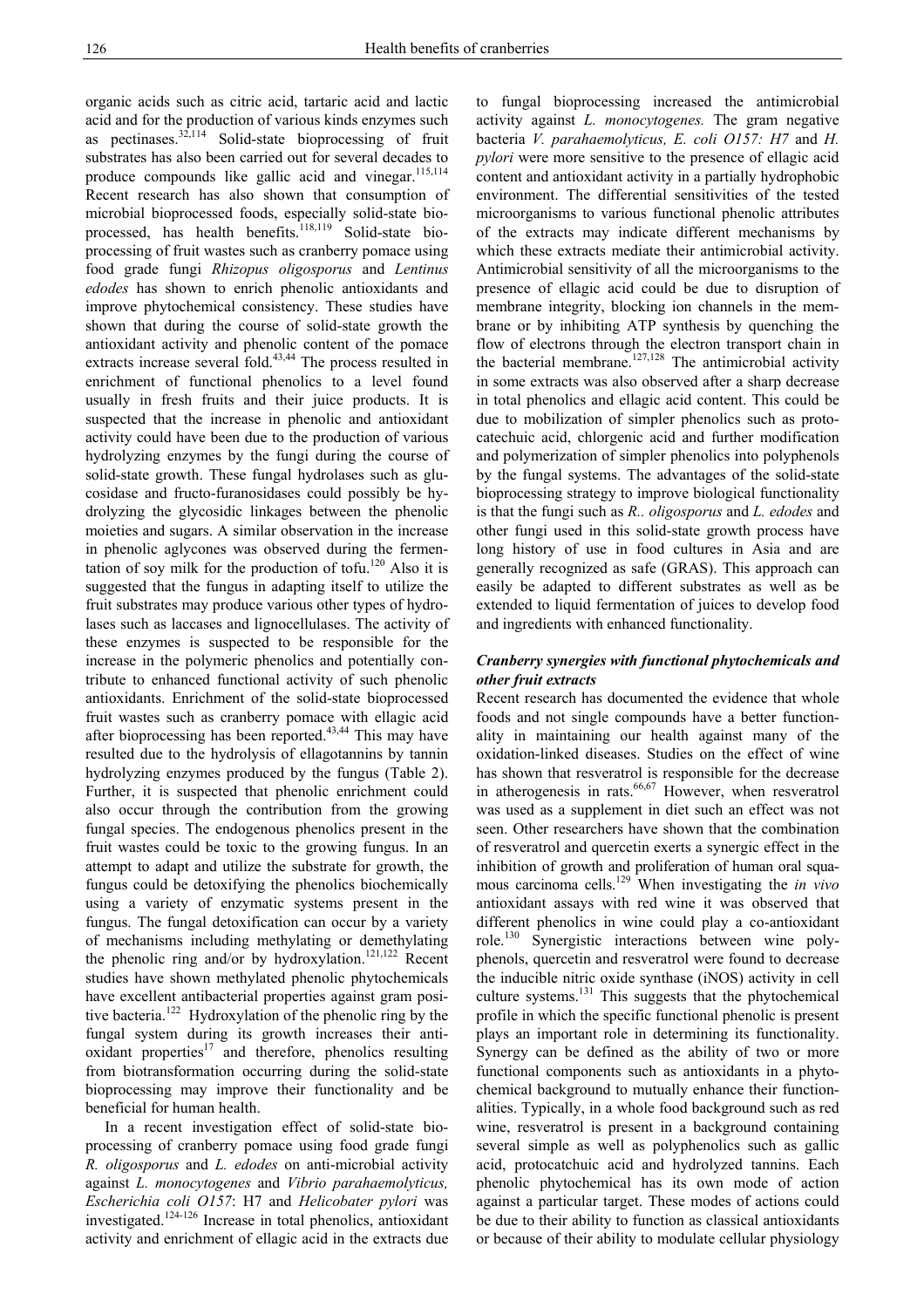by disrupting membrane functions or by altering the redox balance and energy metabolism of the cell.<sup>128</sup> However when they are present together their ability to function together rapidly improves the overall result of maintaining the cellular homeostasis especially in eukaryotes or killing the pathogenic prokaryotic bacteria. Also, it was observed that co-administration of coffee with ellagic acid enhanced the anti-genotoxic effect compared with that of either coffee or the ellagic acid alone suggesting that there is a significant synergistic interaction between coffee and the dietary constituents for antigenotoxic effects against different mutagens.<sup>132</sup> The conditions created due to the mode of action of one phenolic significantly improves the chances of the other phenolics to function effectively, thereby reducing the overall dosage required to observe the desired positive effect. This may be one of the reasons why whole foods have a better functionality in maintaining human health compared to the consumption of supplements. This synergy concept

can also be artificially duplicated and this provides another way to significantly enhance the functionality of foods. Synergistic supplementation of foods such as fruit beverages with flavanoids and other functional phenolic phytochemical can be used to significantly improve their specific functionality.

 In a recent study the potential antimutagenic properties of cranberry phenolics, ellagic acid, rosmarinic acid and their synergistic interactions on enhancing antimutagenic properties in *S. typhimurium* tester system against mutagens sodium azide and N-methyl-N'-nitro-N-nitrosoguanidine (MNNG) was investigated.<sup>133</sup> Ability of these phytochemical treatments to protect oxidative damage to DNA was also investigated using the super-coiled DNA strand scission assay. Results showed that ellagic acid was most effective in inhibiting the mutations in *S. typhimurium* system, whereas rosmarinic acid and ellagic acid were equally effective in protecting the DNA from oxidative damage. The antimutagenic functionality of cranberry powder made from juice extracts was significantly enhanced when 30  $\%$  (w/w) of phenolics in cranberry powder (Table 2) were substituted with rosmarinic acid and ellagic acid possibly due to synergistic redox modulation which could have influenced mutagen function. It was suggested that the synergistic mixture of cranberry phenolics with rosmarinic acid could also be protecting the cell from mutations by modulating DNA repair systems.<sup>133</sup> A recent study investigated the synergistic interaction of cranberry, blueberry, grape seed extract and oregano extracts on inhibiting *H. pylori.*<sup>134</sup> The results showed that the anti-*H. pylori* activity of cranberry juice extract was significantly improved by its synergistic blending with blueberry, grape seed extract and oregano extract. Lower efficacy of purified phenolics in inhibiting *H. pylori* compared with fruit powder at similar dosage levels suggests a synergistic mode of functionality of these individual phenolics in whole food background was supe-rior. Consumption of blends of fruit juices with biologically active biphenyls or other fruit as well as herb extracts can impart unique functional attributes and could be a more effective strategy in developing diet-based management of *H. pylori* infections as well as

other oxidation linked diseases including mutagen and DNA damage induced carcinogenesis.

#### **References**

- 1. Mann J. *Secondary Metabolism*. Oxford Chemistry Series, Clarendon Press: Oxford, 1978.
- 2. Bravo L. Phenolic phytochemicals: chemistry, dietary sources, metabolism, and nutritional significance. Nutr Rev 1998. 56: 317-333.
- 3. Crozier A, Burns J, Aziz AA, Stewart AJ, Rabiasz HS, Jenkins GI, Edwards CA, Lean MEJ. Antioxidant flavonols from fruits, vegetables and beverages: measurements and bioavailability. Biol Res 2000; 33: 79-88
- 4. Shetty K. Biotechnology to harness the benefits of dietary phenolics; Focus on Lamiaceae. Asia Pac J Clin Nutr l997; 6: 162-171
- 5. Briskin DP. Medicinal plans and phytomedicines. Linking plant biochemistry and physiology to human health. Plant Physiol 2000; 124: 507-14
- 6. Urquiaga I, Leighton F. Plant Polyphenol Antioxidants and Oxidative Stress. Biol Res 2000; 33: 55-64.
- 7. Harborne JB. Plant phenolics. In: Bella EA, Charlwood BV, eds. Encyclopedia of Plant Physiology, Springer-Verlag 1980; 8: 329-395.
- 8. Haslam E. Practical polyphenolics: from structure to molecular recognition and physiological action. Cambridge University Press: Cambridge UK, 1998.
- 9. Strack D. Phenolic metabolism. In: Dey PM, Harborne JB, eds. Plant Biochemistry. San Diego, California, USA: Academic Press, 1997; 387-416.
- 10. Zuo Y, Wang C, Zhan J. Separation, characterization, and quantitation of benzoic and phenolic antioxidants in American cranberry fruit by GC-MS. J Agric Food Chem 2002; 50 (13): 3789-94.
- 11. Guo C, Cao G, Sofic E, Prior RL. High-performance liquid chromatography coupled with coulometric array detection of electroactive components in fruits and vegetables: relationship to oxygen radical absorbance capacity. J Agric Food Chem 1997; 45: 1787-1796.
- 12. Cao G, Sofic E, Prior R. L. Antioxidant and prooxidant behavior of flavonoids: Structure-activity relationships. Free Radical Biol Med 1997; 22: 749-760.
- 13. Foti M, Piattelli M, Baratta MT, Ruberto G. Flavonoids, coumarins, and cinnamic acids as antioxidants in a micellar system structure-activity relationship. J Agri and Food Chem 1996; 44: 497-501.
- 14. ,Velioglu YS, Mazza G, Gao L, Oomah BD. Antioxidant activity and total phenolics in selected fruits, vegetables, and grain products.J Agric Food Chem 1998;46:4113-4117.
- 15. Macheix JJ, Fleuriet A, Billot J. Fruit Phenolics. CRC Press: Boca Raton, FL, 1990.
- 16. Larson RA. The antioxidants of higher plants. Phytochemistry 1988; 27: 969-978.
- 17. Rice-Evans CA, Miller NJ, Paganga G. Antioxidant Properties of Phenolic Compounds. Trends In Plant Science 1997; 2: 152-159
- 18. Wang SY, Lin H. Antioxidant activity in fruits and leaves of blackberry, raspberry, and strawberry varies with cultivar and developmental stage. J Agric Food Chem 2000; 48: 140-146.
- 19. Kähkönen MP, Hopia AI, Vuorela HJ, Rauha J-P, Pihlaja K, Kujala TS, Heinonen M. Antioxidant activity of plant extracts containing phenolic compounds. J Agri Food Chem 1999; 47: 3954-3962.
- 20. Knekt P, Ja¨rvinen R, Reppa¨nen R, Helio¨vaara M, Teppo L, Pukkala E, Aroma A. Dietary flavonoids and the risk of lung cancer and other malignant neoplasms. Am J Epidemiol 1997; 146: 223-230.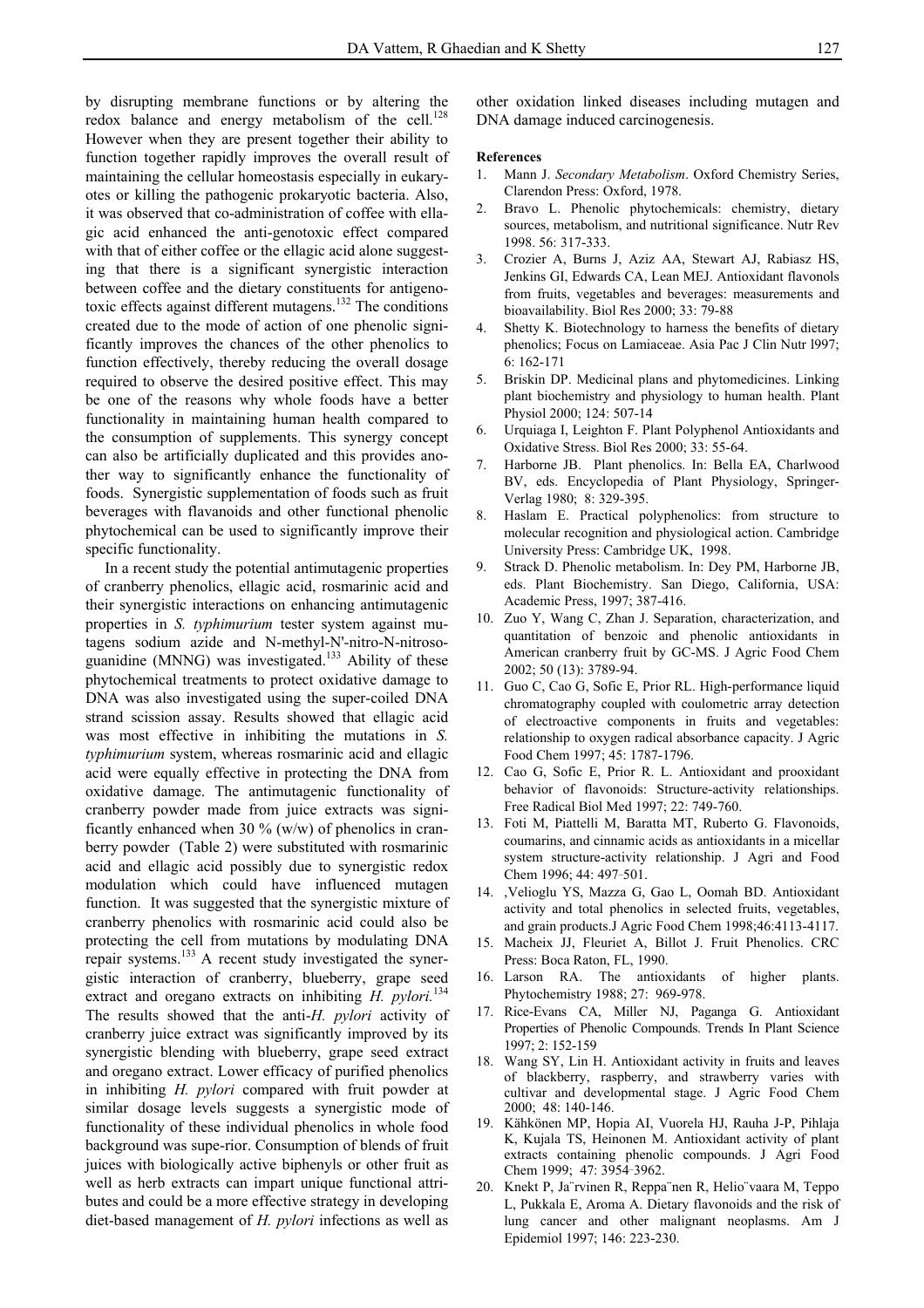- 21. Gillman MW, Cupples LA, Gagnon D, Posner BM, Ellison RC, Castelli, WP, Wolf PA. Protective Effect of fruits and vegetables on development of stroke in Men. J Am Med Assoc 1995; 273: 1113-1117.
- 22. Joshipura KJ, Ascherio A, Manson JE, Stampfer MJ, Rimm EB, Speizer FE, Hennekens CH, Spiegelman D, Willett WC. Fruit and vegetable intake in relation to risk of ischemic stroke. J Am Med Assoc 1999; 282:1233-1239.
- 23. Cox BD, Whichelow MJ, Prevost AT. Seasonal consumption of salad vegetables and fresh fruit in relation to the development of cardiovascular disease and cancer. Pub Health Nutr 2000; 3:19-29.
- 24. Strandhagen E, Hansson PO, Bosaeus I, Isaksson B, Eriksson H. High fruit intake may reduce mortality among middle-aged and elderly men. The study of men born in 1913. Eur J Clin Nutr 2000; 54: 337-341.
- 25. Hertog MG, Feskens EJ, Hollman PC, Katan MB, Kromhout D. Dietary antioxidant flavonoids and risk of coronary heart disease: the Zutphen Elderly Study. Lancet 1993; 342 (8878): 1007-11.
- 26. Keli SO, Hertog MGL, Feskens EJM, Kromhout D. Dietary flavonoides, antioxidant vitamins, and incidence of stroke: the Zetphen study. Arch Intern Med 1996; 156: 637-642.
- 27. Le Marchand L, Murphy SP, Hankin JH, Wilkens LR, Kolonel LN. Intake of flavonoids and lung cancer. J Natl Cancer Inst 2000; 92 (2): 154-60.
- 28. Garcia-Closas R, Gonzalez CA, Agudo A, Riboli E. Intake of specific carotenoids and flavonoids and the risk of gastric cancer in Spain. Cancer Causes Control 1999; 10 (1): 71-75.
- 29. National Agricultural Statistics Service (NASS). Agricultural Statistics board. Cranberries. Annual Reports, Fr Nt 4, Washington D.C: USDA, 2001.
- 30. Marwan AG, Nagel CW. Characterization of cranberry benzoates and their antimicrobial properties. J Food Sci 1986; 51: 1069-1070.
- 31. Chen H, Zuo Y, Deng Y. Separation and determination of flavonoids and other phenolic compounds in cranberry juice by high-performance liquid chromatography. J Chromatogr A 2001; 13; 913 (1-2): 387-95.
- 32. Zheng Z, Shetty K. Cranberry processing waste for solidstate fungal inoculant production. Proc Biochem 1998; 33: 323-329.
- 33. Rodríguez de Sotillo D, Hadley M, Holm ET. Potato peel waste, stability and antioxidant activity of a freeze-dried extract. J Food Sci 1994; 59: 1031-1033.
- 34. Rodríguez de Sotillo D, Hadley M, Holm ET. Phenolics in aqueous potato peel extract, extraction, identification and degradation. J Food Sci 1994; 59: 649-651.
- 35. Sheabar FZ, Neeman I. Separation and concentration of natural antioxidants from the rape of olives. J Am Oil Chemists' Society 1988; 65: 990-993.
- 36. Yamaguchi F, Yoshimura Y, Nakazawa H, Ariga T. Free radical scavenging activity of grape seed extract and antioxidants by electron spin resonance spectrometry in an H2O2/NaOH/DMSO system. J Agric Food Chem 1999; 47: 2544¯2548.
- 37. Koga T, Moro K, Nakamori K, Yamakoshi, J, Hosoyama H, Kataoka S, Ariga T. Increase of antioxidative potential of rat plasma by oral administration of proanthocyanidinrich extract from grape seeds. J Agric Food Chem 1999; 47: 1892¯1897.
- 38. Lu Y, Foo LY. The polyphenol constituents of grape pomace. Food Chem 1999; 65: 1-8.
- 39. Lu Y, Foo LY. Antioxidant and radical scavenging activities of polyphenols from apple pomace. Food Chem 2000; 68: 81¯85.
- 40. Peleg H, Naim M, Rouseff RL, Zehavi U. Distribution of bound and free phenolic acids in oranges (*Citrus sinensis*) and grapefruits (*Citrus paradisi*). J Sci Food Agric 1991; 57: 417-26.
- 41. Meyer AS, Jepsen SM, Sørensen NS. Enzymatic release of antioxidants for human low-density lipoprotein from grape pomace. J Agric Food Chem 1998; 46: 2439-2446.
- 42. Bocco A, Cuvelier ME, Richard H, Berset C. Antioxidant activity and phenolic composition of citrus peel and seed extracts. J Agric Food Chem 1998; 46: 2123-2129.
- 43. Zheng Z, Shetty K. Solid-state bioconversion of phenolics from cranberry pomace and role of *Lentinus edodes* betaglucosidase. J Agric Food Chem 2000; 48: 895-900.
- 44. Vattem DA, Shetty K. Solid-state production of phenolic antioxidants from cranberry pomace by *Rhizopus oligosporus.* Food Biotech 2002; 16 (3): 189-210.
- 45. Vattem DA, Shetty K. Ellagic acid production and phenolic antioxidant activity in cranberry pomace (*Vaccinium macrocarpon*) mediated by *Lentinus edodes* using solidstate system*.* Proc Biochem 2003; 39 (3): 367-379.
- 46. Jakus V. The role of free radicals, oxidative stress and antioxidant systems in diabetic vascular disease. Bratisl Lek Listy 2000; 101 (10): 541-551.
- 47. Offen D, PM Beart, NS Cheung, CJ Pascoe, A Hochman, S Gorodin, E Melamed, R Bernard, O Bernard. Transgenic mice expressing human Bcl-2 in their neurons are resistant to 6-hydroxydopamine and 1-methyl-4-phenyl-1,2,3,6 tetrahydropyridine neurotoxicity. Proc Natl Acad Sci 1998; 95: 5789-5794.
- 48. Barbaste M, Berke B, Dumas M, Soulet S, Delaunay JC, Castagnino C, Arnaudinaud V, Cheze C, Vercauteren J. Dietary antioxidants, peroxidation and cardiovascular risks. J Nutr Health Aging 2002; 6(3):209-23.
- 49. Droge W. Free radicals in the physiological control of cell function. Physiol Rev 2002; 82 (1): 47-95.
- 50. Morel Y, Barouki R. Repression of gene expression by oxidative stress. Biochem J 1999; Sep 15; 342 Pt 3:481-96.
- 51. Schwarz KB. Oxidative stress during viral infection: a review. Free Radic Biol Med 1996; 21 (5): 641-9.
- 52. Götz J, CI va Kan, HW Verspaget, I Biemond, C B Lamers, RA Veenendaal. Gastric mucosal superoxide dismutases in *Helicobacter pylori* infection. Gut 1996; 38: 502-506
- 53. Block G, Patterson B., Subar A. Fruit, vegetables, and cancer prevention: a review of the epidemiological evidence. Nutr Cancer 1992; 18: 1-29.
- 54. Serdula M K, Byers MAH, Simoes E, Mendlein JM, Coates R J. The association between fruit and vegetable intake and chronic disease risk factors. Epidemiology 1996; 7:161-165
- 55. Tapiero H, Tew KD, Ba GN, Mathe G. Polyphenols: do they play a role in the prevention of human pathologies? Biomed Pharmacother 2002; 56 (4):200-7.
- 56. Duthie GG, Gardner PT, Kyle JA. Plant polyphenols: are they the new magic bullet? Proc Nutr Soc 2003; 62 (3): 599-603.
- 57. Lusini L, Tripodi SA, Rossi R, Giannerini F, Giustarini D, del Vecchio MT, Barbanti G, Cintorino M, Tosi P, Di Simplicio P. Altered glutathione anti-oxidant metabolism during tumor progression in human renal-cell carcinoma. Int J Cancer 2001; 91 (1): 55-9.
- 58. Mates JM, Sanchez-Jimenez F. Antioxidant enzymes and their implications in pathophysiologic processes. Front Biosci 1999; 4: D339-45.
- 59. Mates JM, Perez-Gomez C, Nunez de Castro I. Antioxidant enzymes and human diseases. Clin Biochem. 1999; 32 (8): 595-603.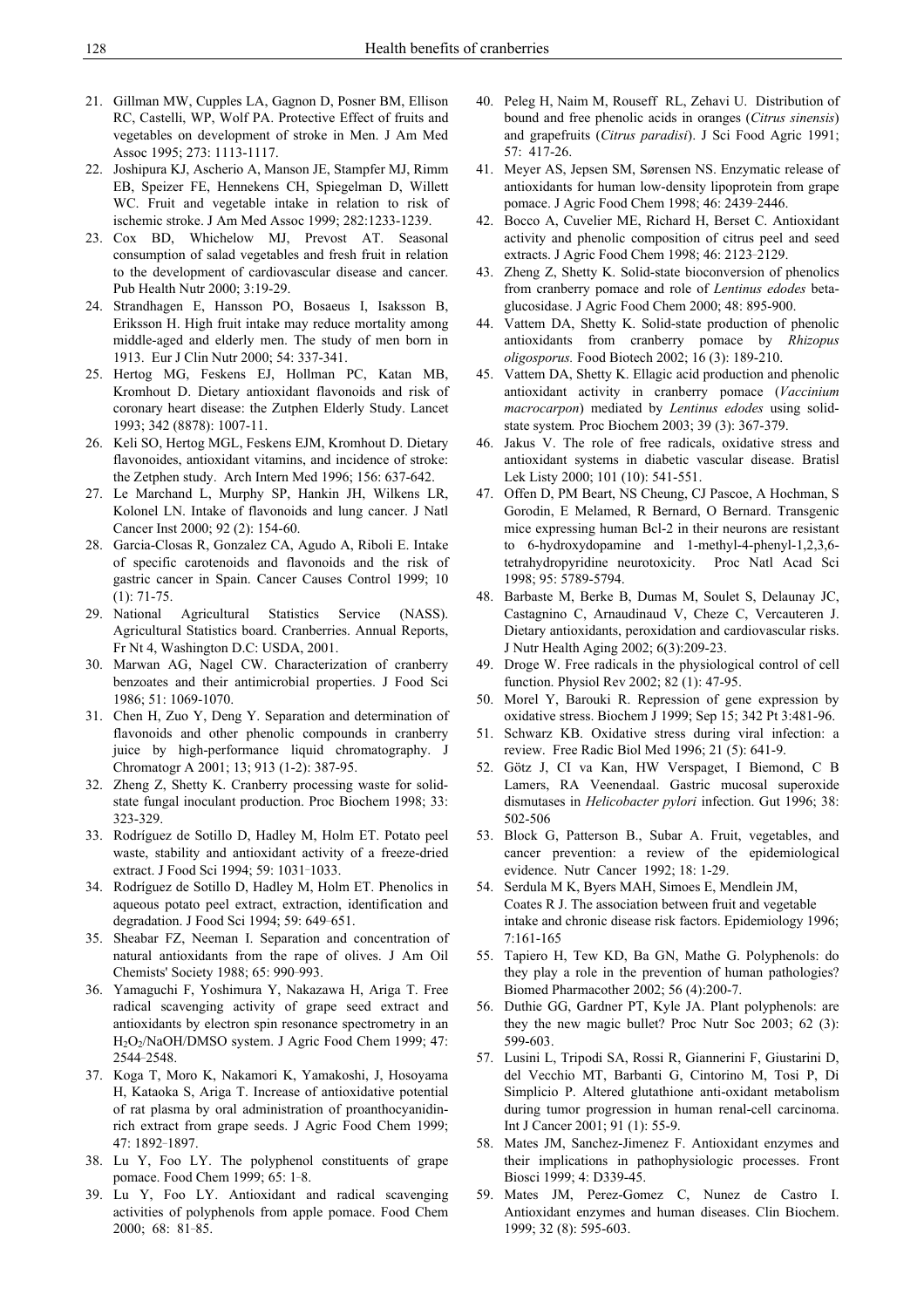- 60. Yamada J, Tomita Y. Antimutagenic activity of caffeic acid and related compounds. Biosci Biotechnol Biochem 1996; 60 (2): 328-9.
- 61. Mitscher LA, Telikepalli H, McGhee E, Shankel DM. Natural antimutagenic agents. Mutat Res 1996; 350: 143- 152.
- 62. Uenobe F, Nakamura S, Miyazawa M. Antimutagenic effect of resveratrol against Trp-P-1. Mutat Res 1997; 373: 197-200.
- 63. Kuroda Y, Inoue T. Antimutagenesis by factors affecting DNA repair in bacteria. Mutat Res 1988; 202 (2): 387-91.
- 64. Kanai S, Okano H. Mechanism of protective effects of sumac gall extract and gallic acid on progression of CC14-induced acute liver injury in rats. Am J Chin Med. 1998; 26: 333-341.
- 65. Halliwell B. Establishing the significance and optimal intake of dietary antioxidants: The biomarker concept. Nutr Rev 1999; 57: 104-113.
- 66. Clifford A.J, Ebeler SE, Ebeler JD, Bills ND, Hinrichs S.H, Teissedre P-L, Waterhouse AL. Delayed tumor onset in transgenic mice fed an amino acid-based diet supplemented with red wine solids. Am J Clin Nutr 1996; 64: 748-756.
- 67. Jang M, Cai L, Udeani GO, Slowing KV, Thomas C, Beecher CWW, Fong HHS, Farnsworth NR, Kinghorn AD, Mehta RG, Moon RC, Pezzuto J.M. Cancer chemopreventive activity of resveratrol, a natural product derived from grapes. Science 1997; 275: 218-220.
- 68. Frankel EN, Kanner J, German JB, Parks E, Kinsella JE. Inhibition of oxidation of human low-density lipoprotein by phenolic substances in red wine. Lancet 1993; 341: 454- 457.
- 69. Gerritsen ME, Carley WW, Ranges GE, Shen C-P, Phan SA, Ligon GF, Perry C.A. Flavonoids inhibit cytokineinduced endothelial cell adhesion protein gene expression. Am J Pathol 1995; 147: 278-292.
- 70. Muldoon MF, Kritchevsky SB. Flavonoids and heart disease. BMJ 1996;. 312 (7029): 458-9.
- 71. McCue PP, Shetty K. Inhibitory effects of rosmarinic acid extracts on porcine pancreatic amylase in vitro. Asia Pac J Clin Nutr 2004; 13 (1): 101-106.
- 72. Andlauer W, Furst P. Special characteristics of nonnutrient food constituents of plants--phytochemicals. Introductory Lecture. Int J Vitam Nutr Res 2003; 73 (2): 55-62.
- 73. Chung KT, Wong TY, CI Wei, YW Huang, Lin Y. Tannins and human health: a review. Crit Rev Food Sci Nutr 1998; 8: 21-464
- 74. Ikken Y, Morales P, Martínez A, Marín ML, Haza AI, Cambero MI. Antimutagenic effect of fruit and vegetable ethanolic extracts against N-nitrosamines evaluated by the Ames test. J Agric Food Chem 1999; 47: 3257-3264.
- 75. Vilegas W, Sanomimiya M, Rastrelli L, Pizza C. Isolation and structure elucidation of two new flavonoid glycosides from the infusion of *Maytenus aquifolium* leaves. Evaluation of the antiulcer activity of the infusion. J Agric Food Chem 1999; 47: 403-406.
- 76. Abram V, Donko M. Tentative identification of polyphenols in *Sempervivum tectorum* and assessment of the antimicrobial activity of *Sempervivum* L. J Agric Food Chem 1999; 47: 485-489.
- 77. Noguchi Y, Fukuda K, Matsushima A, Haishi D, Hiroto M, Kodera Y, Nishimura H, Inada Y. Inhibition of Dfprotease associated with allergic diseases by polyphenol. J Agric Food Chem 1999; 47: 2969-2972.
- 78. Ma Q, Kinneer K. Chemoprotection by phenolic antioxidants. Inhibition of tumor necrosis factor alpha induction in macrophages. J Biol Chem 2002; 277 (4): 2477- 84.
- 79. Mowrey DB. The scientific validation of herbal medicine. NewYork: McGraw-Hill, 1990; 255-264.
- 80. Yan X, Murphy BT, Hammond GB, Vinson JA, Neto C. Antioxidant activities and antitumor screening of extracts from cranberry fruit (*Vaccinium macrocarpon*) J Agric Food Chem 2002; 50: 5844 -5849.
- 81. Griffiths P. The role of cranberry juice in the treatment of urinary tract infections. Br J Community Nurs 2003; 8 (12): 557-61.
- 82. Vvedenskaya IO, Rosen RT, Guido JE, Russell DJ, Mills KA, Vorsa N. Characterization of flavonols in cranberry (Vaccinium macrocarpon) powder. J Agric Food Chem 2004; 52 (2):188-95.
- 83. Zafriri D, Ofek I, Adar R, Pocino M, Sharon N. Inhibitory activity of cranberry juice on adherence of type 1 and type P fimbriated *Escherichia coli* to eukaryotic cells. Antimicrobial agents and chemotherapy 1989; 33 (1): 92-98.
- 84. Sharon N, Ofek I. Fighting infectious diseases with inhibitors of microbial adhesion to host tissues. Crit Rev Food Sci Nutr 2002; 42 (3 Suppl): 267-72.
- 85. Burger O, Ofek I, Tabak M, Weiss EI, Sharon N, Neeman I. A high molecular constituent of cranberry juice inhibits *Helicobactor pylori* adhesion to human gastric mucus. FEMS Immunology and Medical Microbiology 2000; 29; 295-301.
- 86. Burger O, Weiss E, Sharon N, Tabak M, Neeman I, Ofek I. Inhibition of Helicobacter pylori adhesion to human gastric mucus by a high-molecular-weight constituent of cranberry juice. Crit Rev Food Sci Nutr 2002; 42 (3 Suppl): 279-84.
- 87. Weiss EI, Lev-Dor R, Kashamn Y, Goldhar J, Sharon N, Ofek I. Inhibiting interspecies coaggregation of plaque bacteria with a cranberry juice constituent. J Am Dent Assoc 1998; 129 (12): 1719-23.
- 88. Weiss EL, Lev-Dor R, Sharon N, Ofek I. Inhibitory effect of a high-molecular-weight constituent of cranberry on adhesion of oral bacteria. Crit Rev Food Sci Nutr 2002; 42 (3 Suppl): 285-92.
- 89. Morris NS, Stickler DJ. Does drinking cranberry juice produce urine inhibitory to the development of crystalline, cather-blocking *Proteus mirabilis* biofilms? BJU International 2001; 88: 192-197.
- 90. Swartz JH, Medrek TF. Antifungal properties of cranberry juice. Appl Microbiol 1968; 16 (10): 1524-7.
- 91. Cavanagh HM, Hipwell M, Wilkinson JM. Antibacterial activity of berry fruits used for culinary purposes. Med Food 2003; 6 (1): 57-61.
- 92. Wilson T, Porcari JP, Harbin, D. Cranberry extract inhibits low-density lipoprotein oxidation. Life Sci 1998; 62: 381-6.
- 93. Bagchi D, Sen CK, Bagchi M, Atalay M. Anti-angiogenic, antioxidant, and anti-carcinogenic properties of a novel anthocyanin-rich berry extract formula. Biochemistry (Mosc) 2004; 69 (1):75-80.
- 94. Reed JD, Krueger CG, Porter ML. Cranberry juice powder decreases low density lipoprotein cholesterol in hypercholesterolemic swine. FASEB J 2001; 15 (4,5): 54.
- 95. Reed J. Cranberry flavonoids, atherosclerosis and cardiovascular health. Critical Rev Food Sci Nutr 2002; 42 (Suppl.): 301-316.
- 96. Bomser J, Madhavi DL, Singletary K, Smith MA. In vitro anticancer activity of fruit extracts from *Vaccinium* species. Planta Med 1996; 62 (3): 212-6.
- 97. Krueger CG, Porter ML, Weibe DA, Cunningham DG, Reed JD. Potential of cranberry flavonoids in the prevention of copper-induced LDL oxidation. Polyphenols Communications 2000; 2: 447-448.